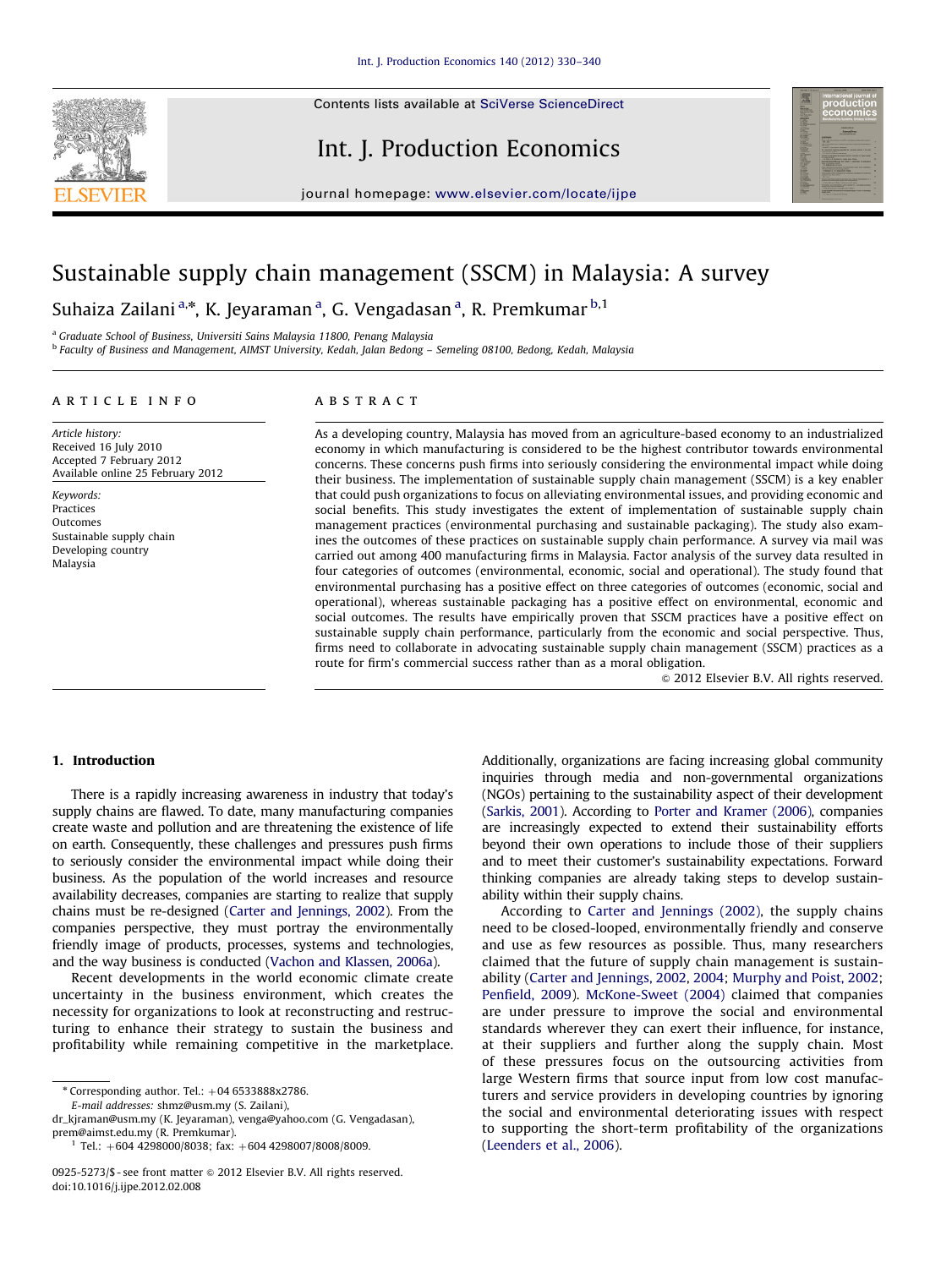There are numerous definitions of the terms 'Sustainable Supply Chain' and 'Supply Chain'. For example, [Leenders et al., 2006](#page--1-0) stated that the supply chain considers the interactions between a business and its customers and suppliers. They urged that a sustainable supply chain – the management of raw materials and services from suppliers to manufacturer/service provider to customer and back with improvement of the social and environmental impact – be explicitly considered. Although in the past supply chain management only focused on the efficient and responsive system of production and delivery from the raw material stage to the final consumer, currently, environmental issues in the supply chain are significantly growing, which is partly due to the wider debate on how industry meets the challenges of sustainability [\(Seitz and Wells, 2006\)](#page--1-0).

Pressure from various stakeholders present a great challenge for supply chain managers in integrating sustainable practices in managing their supply chains. A sustainable supply chain demands that practices like environmental friendly packaging, return of endof-life and used products to the producer as well as the eco friendly handling of returns, recycling, remanufacturing and adequate waste disposal are enabled and are deemed to be important elements [\(Zhu](#page--1-0) [et al., 2005](#page--1-0)). However, some of the key challenges in adopting the sustainable practices that are related to issues, such as price competition and responsiveness, are of prime importance making the adoption of sustainable practices a daunting task.

[Carter and Mol \(2006\)](#page--1-0) stated that Asia is heavily emphasizing sustainability despite the difference in views concerning corporate social responsibility and sustainability between Europe and Asia. In the context of Malaysia, [Zailani et al. \(2009\)](#page--1-0) studied the key drivers of sustainable supply chain management. However, [Eltayeb and](#page--1-0) [Zailani \(2009\)](#page--1-0) researched the level of the adoption of a green supply chain among ISO 14001 certified manufacturing firms within Malaysia, whereas this paper is interested in determining the extent of the involvement of Malaysian companies in the sustainable supply chain. This paper will focus on the practices of a sustainable supply chain within an organization and their relationship with the performance of a sustainable supply chain.

The body of this paper comprises five sections. This paper starts with this introductory section, which provides a general idea about the research topic and gaps of the study. Section 2 reviews the literature related to a sustainable supply chain, practices and performance for sustainable supply chain. [Section 3](#page--1-0) addresses the methodology and [Section 4](#page--1-0) discusses the findings from the data analysis. Finally, [Section 5](#page--1-0) relates the conclusions, implications and poses questions for future research, thereby fulfilling the purpose of the paper.

## 2. Literature review

### 2.1. Sustainable supply chain management (SSCM)

According to [Dyllick and Hockerts \(2002\),](#page--1-0) SSCM is comprehended as the integration of sustainable development and supply chain management whereby sustainable development is often described as containing three dimensions – integrating environmental, social and economic issues for human development – which also affects the corporate strategy and action. Although the field of SSCM is considered quite new, interest in SSCM has been growing rapidly over the years. [Seuring and Martin \(2008\)](#page--1-0) identified and reviewed 191 papers and found that the economic and environmental aspects of the supply chain are by far the dimensions that are the most studied among the papers reviewed (73.3%), and that papers integrating sustainable dimensions only started to appear from 2002 onwards.

[Sikdar \(2003\)](#page--1-0), who takes a ''macro-viewpoint'', which includes the social, environmental, and economic aspects, defined sustainability as ''a wise balance among economic development, environmental stewardship, and social equity''. Reviews of different elements related to supply chain sustainability suggests that SSCM can be linked to green design, inventory management, production planning and control for remanufacturing, product recovery, reverse logistics, waste management, energy use and emissions reduction [\(Ramudhin et al., 2009\)](#page--1-0). [Carter and Rogers \(2008\)](#page--1-0) defined SSCM as the strategic, transparent integration and achievement of an organization's social, environmental, and economic goals through the systemic coordination of key inter-organizational business processes for improving the long-term economic performance of the individual company and its supply chain.

[Teuteberg and Wittstruck \(2010\)](#page--1-0) proposed the ''House of Sustainable Supply Chain'' (Fig. 1), built on the three dimensions of the Triple Bottom Line, which are viewed as the key pillars